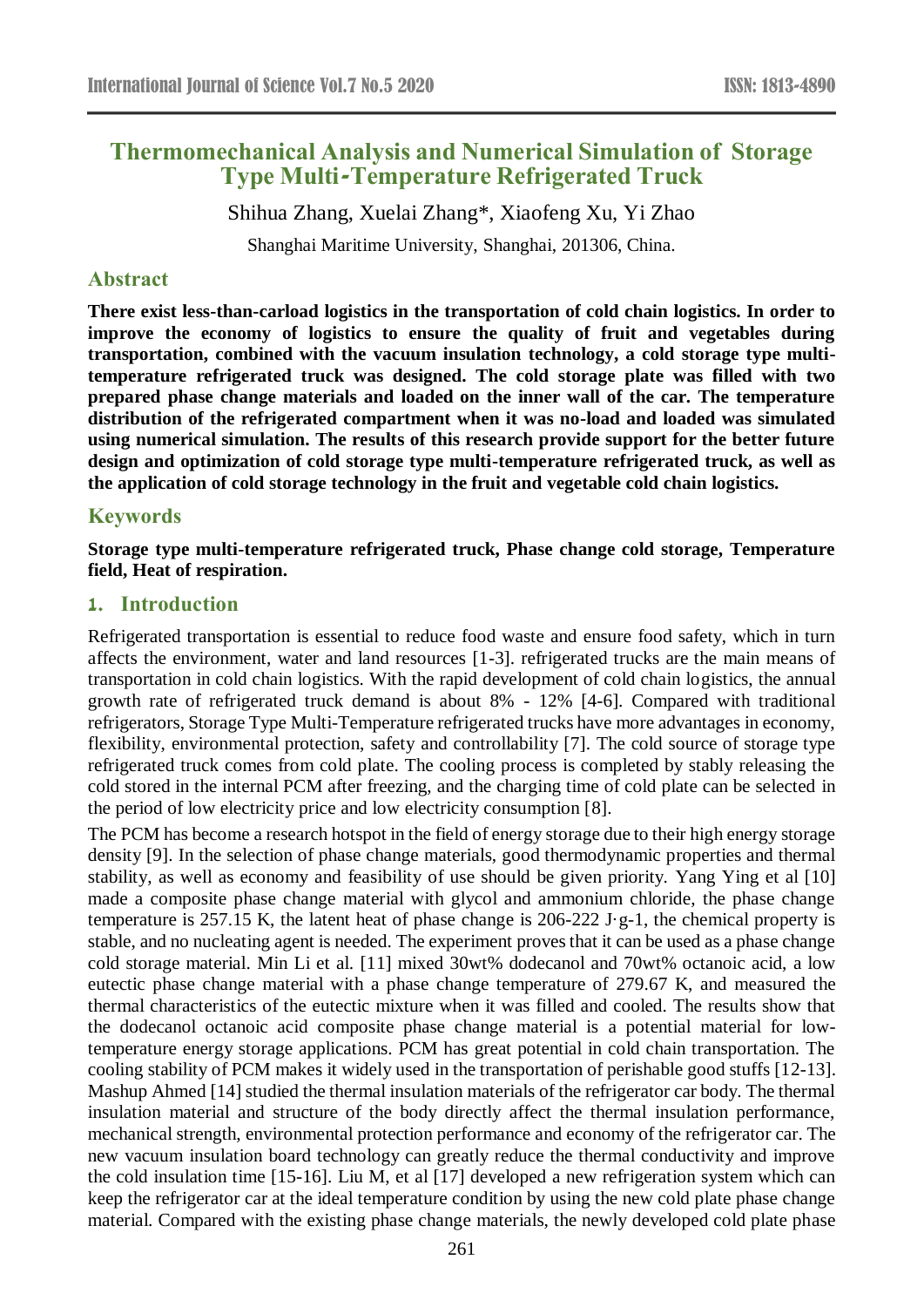change materials have a lower cost, with a melting temperature of 246.45 K, which is suitable for refrigerated vehicles with a refrigeration temperature of 255.15 K. The analysis shows that the cost of using this system to transport refrigerated products is half of that of conventional transportation.

In order to characterize the temperature field distribution characteristics of refrigeration equipment, researchers at home and abroad have carried out a sea of researchs on refrigeration equipment. Tian Jinjin et al. [18] carried out numerical simulation on the freezing process of eutectic ice in the cold storage plate, and established the apparent heat capacity model for the freezing of eutectic ice in the cold storage plate. He Zhang [19] studied the temperature field distribution of the refrigerated box when it was empty. Each measuring point shall be arranged on the inner wall surface of the box when there is no load. The results show that the temperature field inside the refrigerated container is not uniform, and the temperature difference between the front and the back of the container is large, which is not conducive to the storage of goods. Taking tomato as an example, He Kaiqiang, et al [20] simulated the temperature and humidity distribution in refrigerated containers under different relative air humidity. In steady state, the temperature field inside the vessel is stratified. The temperature distribution of vessel section is basically the same under different relative humidity of air supply. Leave the other parameters unchanged. When the relative humidity of air supply increases, there is no significant effect on the temperature in the box, but the relative humidity in the box increases significantly. Thus, the water loss of the goods is reduced, which is conducive to the refrigerated transportation of fruits and vegetables. Phase change material is added in the refrigeration equipment to make the equipment more suitable for refrigerated food. Zhipeng Guo [21] studied the effect of vacuum insulation plate on the temperature distribution in refrigerated containers. Taking mechanical refrigerated container as the research object, the physical and mathematical models of air convection and heat transfer in the container are established, and the temperature field distribution in the vacuum insulated plate refrigerated container and polyurethane refrigerated container under steady state is simulated. The simulation results show that the distribution of temperature field in refrigerated container is better than that in polyurethane refrigerated container, and the average temperature can be reduced by 0.8k.

From the literature analysis, it can be seen that at present, the cold chain logistics box mainly uses a single temperature range of refrigerant storage and logistics containers for fresh food or drugs in the transportation process. Among them, the combination form of the storage agent and the heat preservation box is generally packaged in bags. There are many inconveniences when loading and unloading goods or stacking goods, and the bag storage agent is easy to be damaged and is not conducive to reuse. The cost of using mechanical refrigeration equipment is high, which is not suitable for the goods with high temperature control requirements in the transportation process. In view of this situation, two kinds of phase change materials were prepared in this paper. The cooling load of the multi temperature storage refrigerator car is calculated by theoretical thermodynamics, and the multi temperature distribution of the refrigerator car is designed. The transient heat transfer model of refrigerated compartment is established, and the effect of no-load and load refrigerated compartment is calculated and analyzed.

### **2. PCMs preparation**

The lauryl alcohol, Octanoic acid and sodium formate used in the experiment were all produced by Aladdin Industrial Company in Shanghai, China, with the purity of analytical purity.

#### **2.1 PCM1: lauryl alcohol-octanoic acid**

LA and OA have good stability and no supercooling as PCM. The theoretical eutectic temperature of LA-OA can be determined by formula [22]

$$
\mathbf{T}_{\rm m} = \left[1/\mathbf{T}_{\rm i} - \left(\mathbf{R} \ln \mathbf{X}_{\rm i}\right) / \mathbf{H}_{\rm i}\right]^{-1} \tag{1}
$$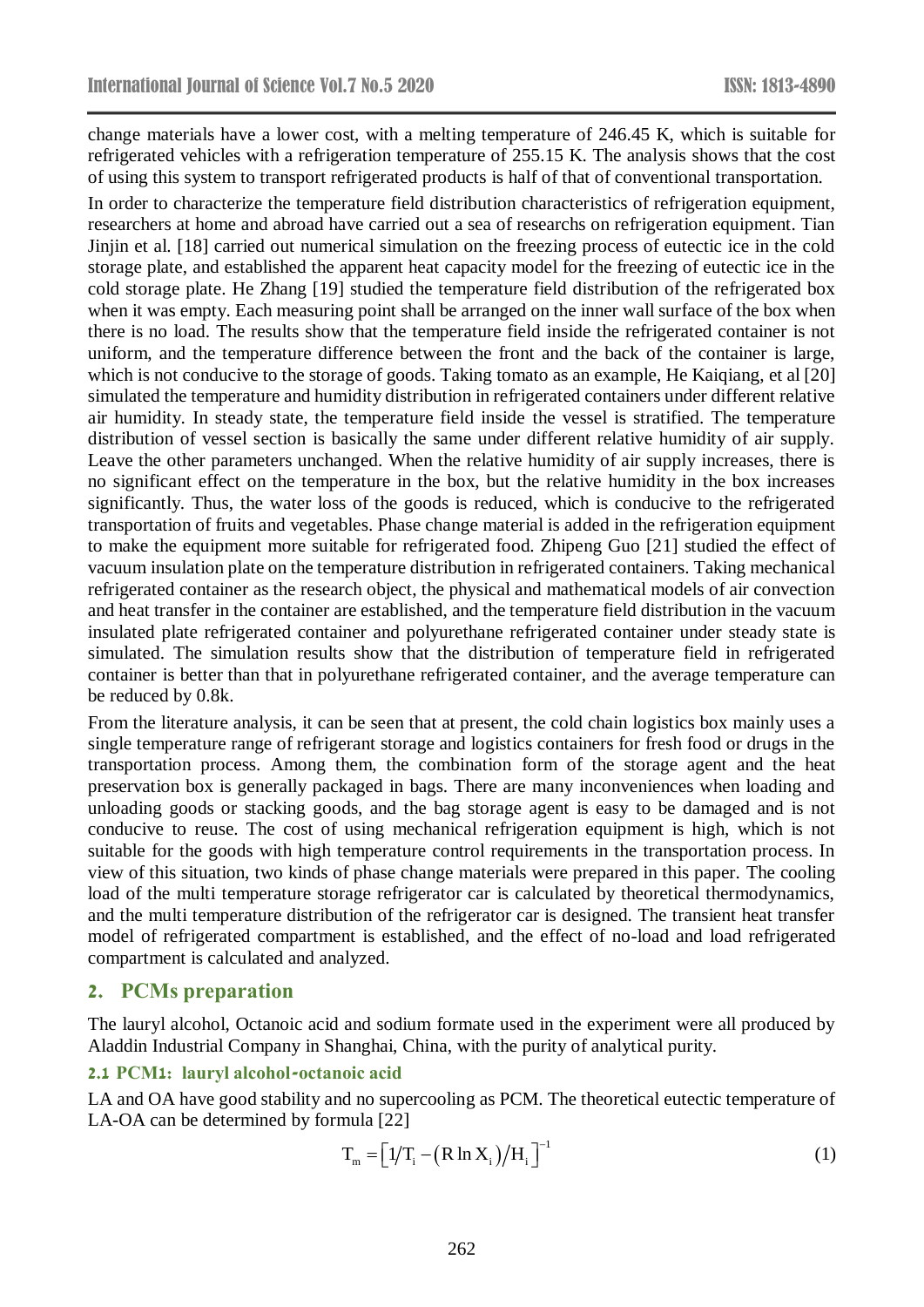where Ti and Hi are the phase change temperature and latent heat of PCM; Tm is the phase change temperature of the eutectic mixture, Xi is the content of the ith composite contained in the eutectic mixture, and R is the gas constant,  $8.314$  J $\cdot$  (mol $\cdot$ K)<sup>-1</sup>.



Fig. 1 Cooling and DSC curves of LA - OA

The calculated ratio is  $LA-OA = 44.6:55.4$  by mass. According to the small concentration change, four ratios were selected, namely 36:64, 40:60, 44:56, 48:52. The step cooling curve was measured in a low temperature bath. Considering the factors of transformation temperature, transformation platform and supercooling, the LA-OA with mass ratio of 36:64 and 40:60 was selected. The latent heat of phase transformation was measured by DSC. When the mass ratio of LA-OA is 40:60 and 36:64, the starting point of phase transition temperature is 275.49 K and 274.981 K, and the latent heat of phase transition is 231.7 J·g<sup>-1</sup> and 187.9 J·g<sup>-1</sup>. The latent heat of LA-OA with mass ratio of 40:60 is relatively high, and its thermal conductivity is 0.324 W·(m·K)-1measured by Hot Disk. The LA-OA with this mass ratio was selected as the cool storage material in the multi temperature zone for further study.

#### **2.2 PCM2: Sodium formate aqueous solution**

According to the melting point theory of eutectic phase change materials, the theoretical low eutectic ratio is predicted. The concentration of sodium formate aqueous solution at 258.15 K is about 17%, and the four ratios are 17:83, 19:81, 21:79 and 23:77 respectively. The step cooling curve was measured, the latent heat was measured by DSC, and the thermal conductivity was measured by hot disk. Considering the factors of phase transformation temperature, phase transformation platform and supercooling degree, the sodium formate solution with 21% ratio was selected. The phase transformation temperature was -15.6 °C, and the latent heat of phase transformation was 276.1 J·g <sup>1</sup>, and its thermal conductivity is 0.914 W·(m·K)<sup>-1</sup>. The 21% sodium formate solution was chosen as the cool storage material in the multi temperature zone.

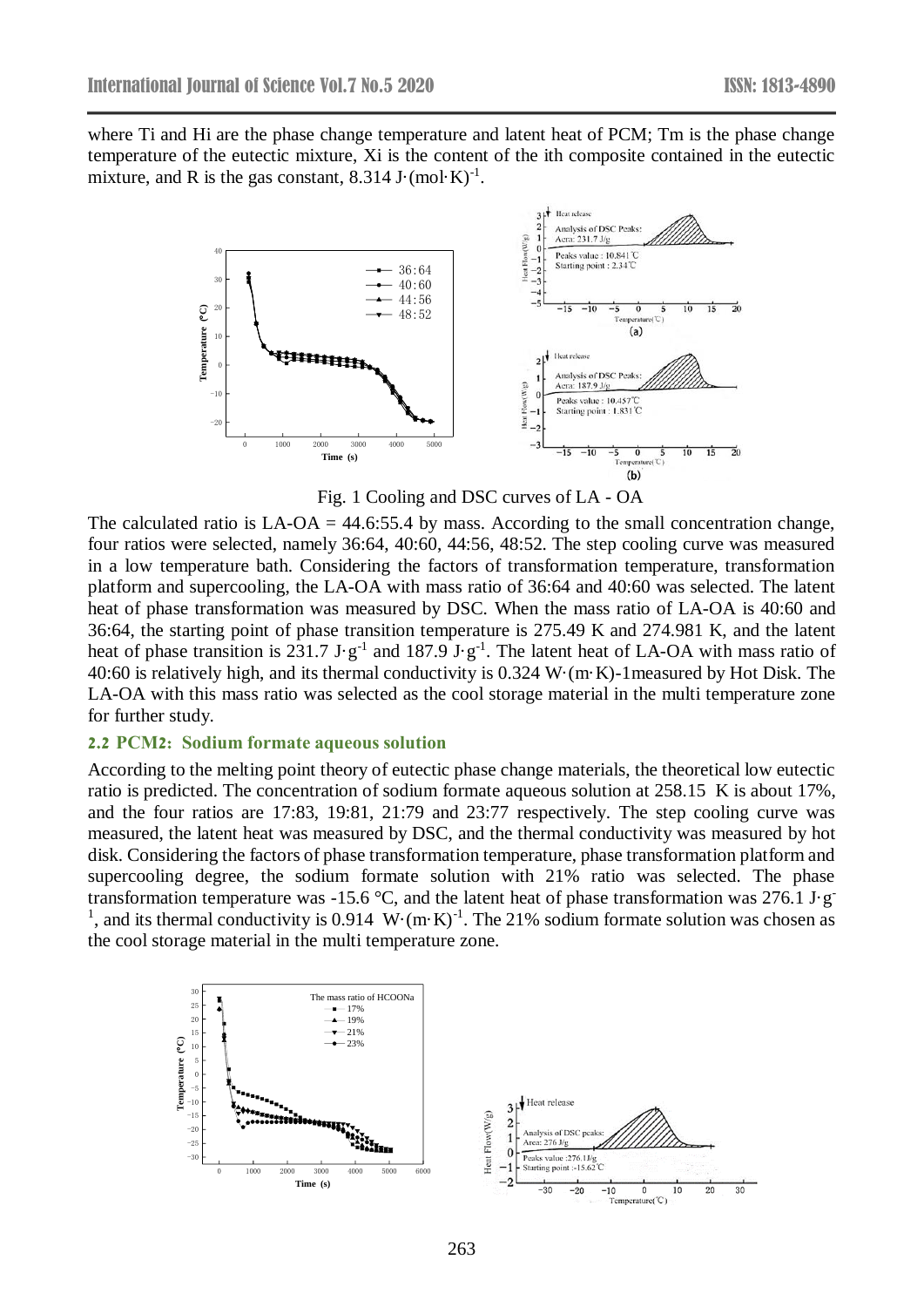# Fig. 2 Cooling and DSC curve of fractions HCOONa-H2O

### **2.3 Safety aspects**

Consideration needs to be given to the safety of the PCM and the heat transfer fluid when used in food transportation applications. The inorganic salt aqueous solution used as the PCM is classified as dangerous in Food Safety Law 2009/CHINA. It will cause irritation to skin and eyes and is slightly hazardous in case of ingestion. However, the PCM is sealed in cold plate and is not corrosive or reactive to plastic. The heat exchange from the PCM is via an intermediate heat transfer fluid. As long as the cold plate is tightly sealed, the whole refrigeration system will be safe for food transportation.

# **3. Storage system description**

# **3.1 Refrigerated lorry design**

The carriage is composed of six parts, namely, top plate, bottom plate, left and right side walls, front wall, back wall and door. Due to the requirements of the thermal insulation of the car, its skeleton should have the dual functions of bearing and heat breaking. The metal structure with high strength and rigidity is selected as the main frame for Bearing purpose. The auxiliary skeleton for the purpose of heat insulation, namely, the heat insulation bridge, is installed on the inner side of the main skeleton. The inner and outer skin of the carriage are respectively connected with the main frame and the auxiliary frame, forming a space filled with thermal insulation materials. In order to prevent the whole cargo from being damaged, the inner surface of the metal inner skin is installed with inner plywood inner skin. The skin and skeleton are connected by riveting. The frameless space between the inner and outer skin is a thermal insulation layer filled with thermal insulation materials.

The structure of refrigerated car is divided into pieces. The independent heat insulation layer of the car wall is made of the sandwich board prefabricated adhesive processing technology, and then the pieces are assembled into a complete car. The thermal insulation material of the car body is composed of 15 mm thick polyurethane board and 10 mm thick vacuum insulation board. The thermal conductivity of the selected polyurethane insulation board is  $0.025 \text{ W} \cdot (\text{m} \cdot \text{K})^{-1}$ , and that of the vacuum insulation board is  $0.003 \text{ W} \cdot (\text{m} \cdot \text{K})^{-1}$ .

The calculation formula of the total heat transfer coefficient K of the refrigerated chamber is as follows:

$$
K = \frac{1}{\frac{1}{\alpha_1} + \frac{\delta_1}{\lambda_1} + \frac{\delta_2}{\lambda_2} + \frac{\delta_3}{\lambda_3} + \frac{\delta_4}{\lambda_4} + \frac{1}{\alpha_2}}
$$
(2)

By substituting the data into the formula,  $K = 0.243 \text{ W} \cdot (\text{m}^2 \cdot \text{K})^{-1}$ .

The external dimension of the refrigerator car is designed as  $2000 \times 1200 \times 1200$  mm, and the external volume of the car is 2880 L. The car body is prefabricated and spliced with "sandwich" plate, and 15 mm thick polyurethane plate and 10 mm thick vacuum heat insulation plate are used as heat insulation materials. The thickness of FRP skin material inside and outside the car body is 2.5 mm, and the total thickness of the car body plate is 45 mm.

### **3.2 Multi-temperature zones design**

Double temperature zone shall be designed according to the type of goods loaded. The compartment is divided into two zones separated by the intermediate insulation board. The inner box is regarded as two temperature zones, with the size of  $935 \times 1110 \times 1110$  mm. The temperature range of TI is 275.15 - 281.15 K, which is the fresh-keeping area of fruits and vegetables drinks, and also the transportation temperature range of refrigerated drugs; the temperature range of TII is 259.15 - 263.15 K, which is the light freezing area, which can keep the nutrition of food well; it is also the transportation temperature range of cold remedies.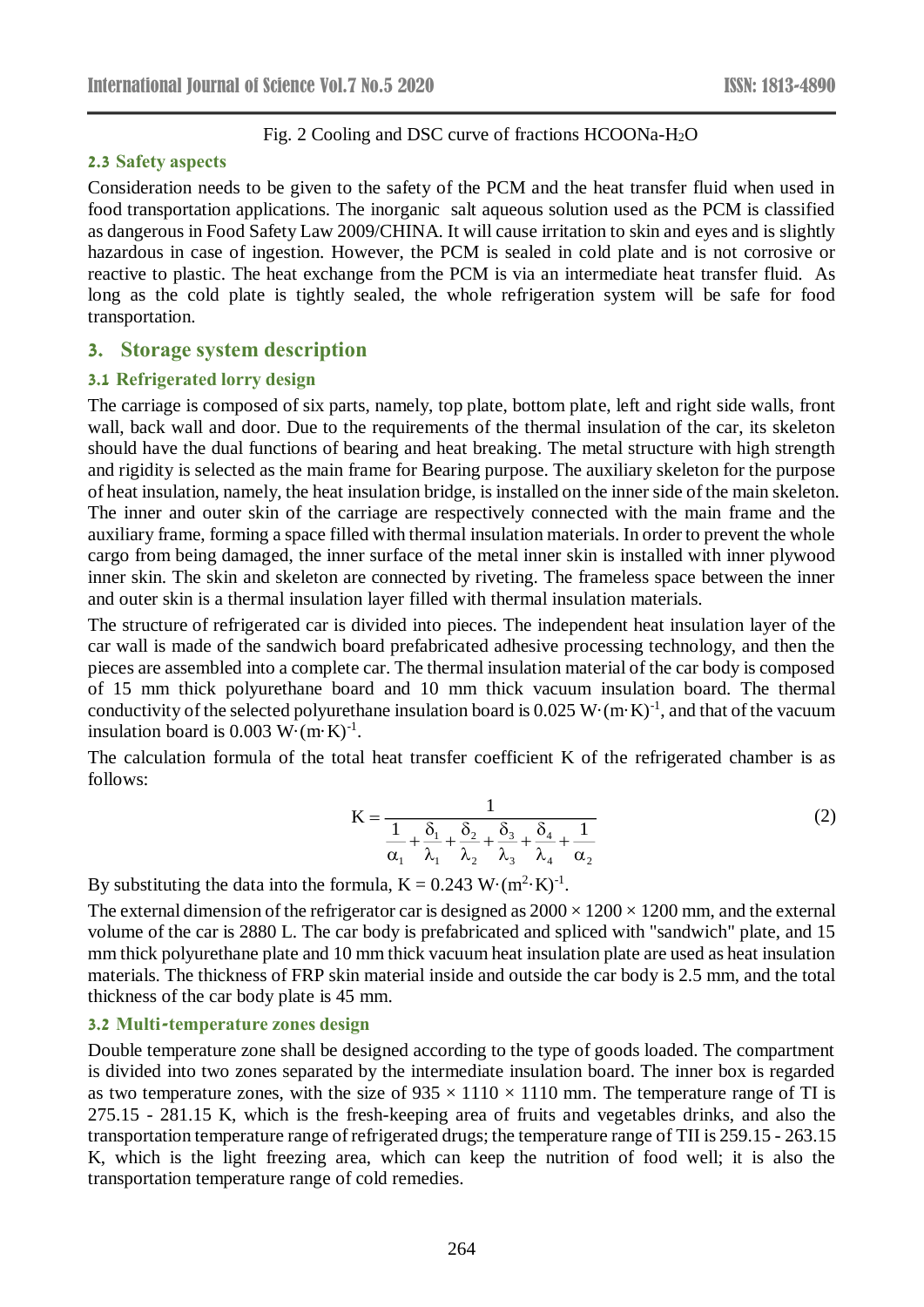

### Fig. 3 Diagram of refrigerated compartment

In consideration of the discontinuity of heat transfer phenomenon of the intermediate insulating plate, it is assumed that the two temperature zones are insulated from each other, and the cargo have been precooled. The ambient temperature is set as 293.15K. empirical value. Considering the Respiration heat of cargo, the heat insulating time of the designed refrigerated compartments is 8 h. The PCMs packed in TI and TII are the prepared LA-OA with the mass of 7.42 kg and 6.7 kg, respectively.

# **4. Theoretical modeling**

#### **4.1 Model simplification and calculation area selection**

This paper takes refrigerated department as the research object. Temperature zone is divided by theoretical calculation size. The PCM is evenly filled with the cold plate, which is attached to the front, rear, left, right and upper surfaces of the box in TI and TII.

#### **4.2 Assumption**

1) Air, PCMs, and insulating materials are isotropic;

- 2) The air and cold storage materials agree with the Boussinesq viscosity hypothesis;
- 3) Thermal resistance is not considered;

### **4.3 Governing equation**

1) Mass conservation equation

$$
\nabla(\rho_f \mathbf{v}) = 0 \tag{3}
$$

2) Momentum conservation equation

$$
\frac{\partial(\rho_f v)}{\partial \tau} + \nabla(\rho_f v) = -\nabla p + \nabla(\mu v) + S
$$
\n(4)

3) Energy conservation equation in phase change models

$$
d_z \rho C_p \frac{\partial T}{\partial t} + d_z \rho C_p u \cdot \nabla T + \nabla \cdot q = d_z Q + q_0 + d_z Q_p + d_z Q_{vd}
$$
 (5)

Using apparent heat capacity formulation solve the heat equation after specifying the properties of PCM. Instead of adding a latent heat L in the energy balance equation exactly when thematerial reaches its phase change temperature Tpc, it is assumed that the transformation occurs in a temperature interval between  $Tpc - \Delta T/2$  and  $Tpc + \Delta T/2$ . In this interval, the material phase is modeled by a smoothed function, θ, representing the fraction of phase before transition, which is equal to 1 before Tpc  $-\Delta T/2$  and to 0 after Tpc  $+\Delta T/2$ .

#### **4.4 Initial and boundary conditions**

1) The ambient temperature of the refrigerated component is 293.15 K. The heat transfer coefficient between the component and the external environment is taken as the above calculated value, K=0.243  $W \cdot (m^2 \cdot K)^{-1}$ . When the cooling capacity released by the refrigeration system is in balance with the ambient temperature, the internal environment of the vehicle body reaches a stable state.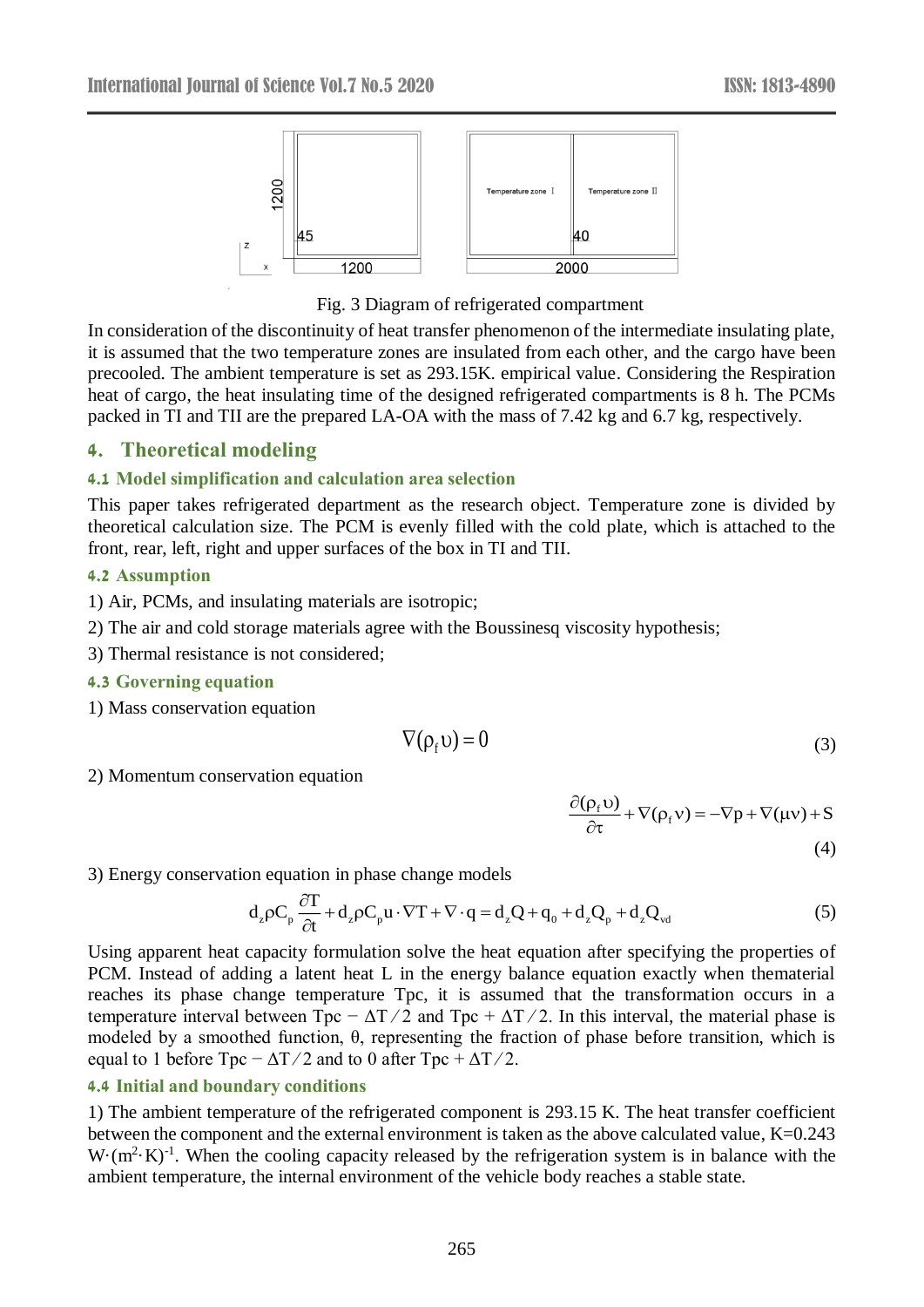2) Because the heat transfer in fruits and vegetables is mainly driven by temperature gradient, the convection term is 0, and the heat generated by respiration and transpiration is defined as generalized heat source term  $Q_{TP}$  [23]

$$
Q_{TP} = Qresp + Qevap \tag{6}
$$

$$
Q_{resp} = pp m_1(T_p + 17.8)m_2 \tag{7}
$$

for the apple,  $m_1 = 4.59 \times 10^{-5}$ ,  $m_2 = 2.66$ .

$$
Q_{evap} = C_1 T_p + C_2 T_p + C_3 \tag{8}
$$

for the apple, C<sub>1</sub>=9.1, C<sub>2</sub>=-7.4129×10<sup>3</sup>, C<sub>3</sub>=3.8751×10<sup>6</sup>.

## **4.5 Numerical procedure and mesh sensitive analysis**

For the present research, the governing Eqs. (4)-(13) together with Initial and boundary conditions mentioned above were solved by the Comsol Multiphysics software in the finite element method. The expansions of Taylor series is used to discretize each partial differential equation [24]. The mesh quality is especially significant for stability and accuracy of numerical computation. To obtain accurate results, the mesh needs to be refined as much as possible, however, it will lead to longer calculation times. Therefore, it is necessary to balance the efficiency of computing and the accuracy of results and it is advisable to shorten the calculation time as much as possible while ensuring accuracy. We used an unstructured gird made up of triangular elements in this work because adaptive remeshing is implemented in an automated way in Comsol Multiphysics software. For the sake of testing the effect of mesh quality, we tried to seek for the optimum cell number using three cases: normal mesh (24909 triangular elements), fine mesh (35719 triangular elements) and finer mesh (47098 triangular elements). Compared with finer mesh, the accuracy had no remarkable increase when extra fine mesh was used. Inversely, it consumed more computation time. Therefore, we employed the fine mesh finally. The schematic diagram of grid is presented in Fig.4 The time step of  $\Delta t = 10$  s are chosen as to the unsteady-state numerical calculations,. In the simulations based on Comsol Multiphysics, the backward differentiation formula (BDF) method was selected for the time stepper. And the iterative method used by solver was the generalized minimal residual method (GMRES)



Fig. 4 Geometric model with mesh.

### **5. Results and discussion**

Refrigerated component provides suitable storage environment for goods. This paper mainly studies the distribution of temperature field inside refrigerated component. The surface temperature distribution of goods can directly reflect the distribution of temperature field inside refrigerated component. In the post-processing, it is found that the surface temperature distribution of the left and right two trains of goods is symmetrical with respect to the longitudinal section in the middle of the compartment, and in consideration of the symmetry of the physical model geometry of the refrigerated compartment and the homogenization of the physical properties of the materials used, in order to show more clearly the distribution of the surface temperature field in the cargo area, the longitudinal section view shows the difference of the temperature field distribution in different positions in the compartment. According to the temperature requirements of the goods to be loaded, the safe temperature range of TI is set as 275.15 - 281.15 K, and that of TII is set as 259.15 - 263.15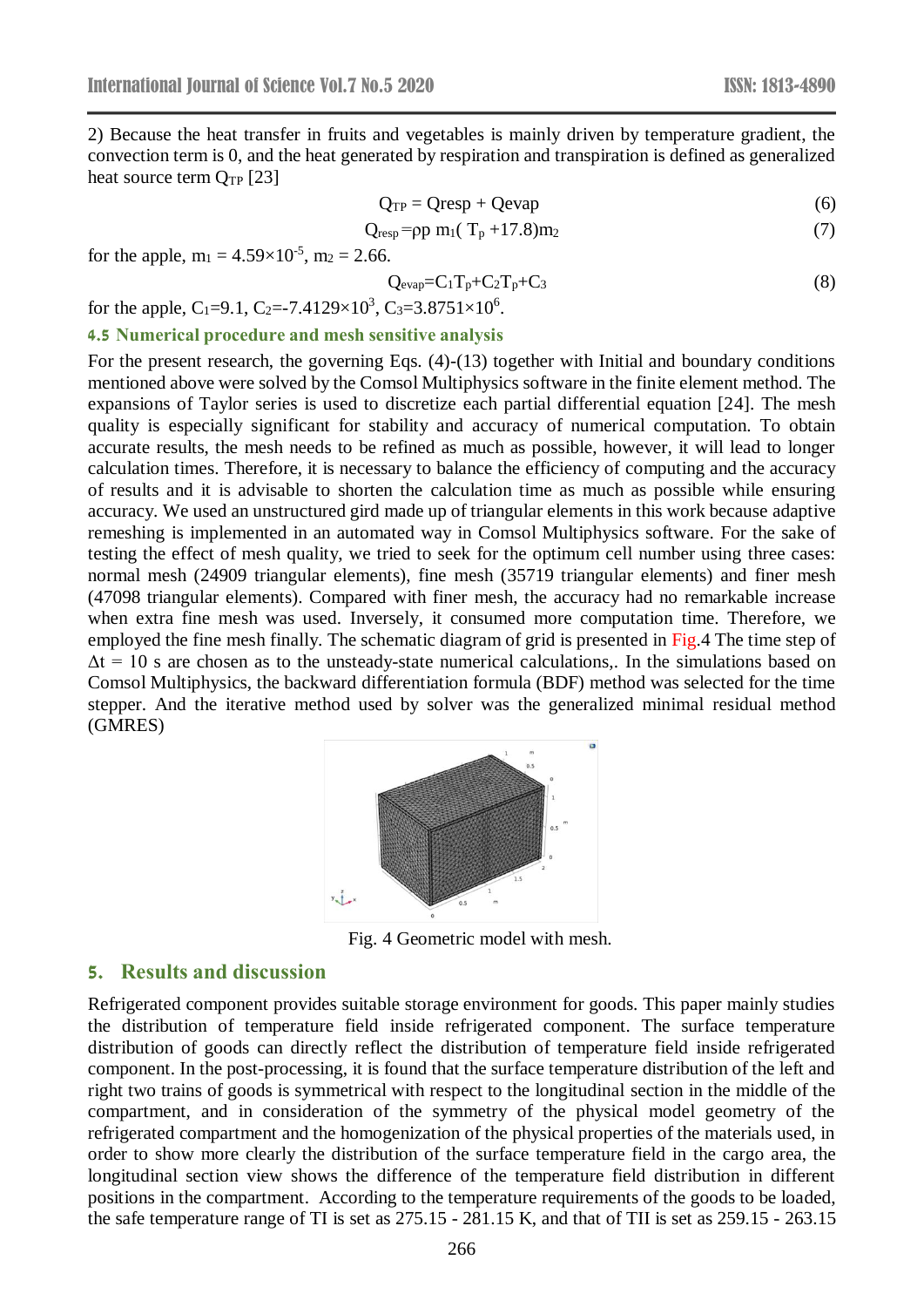K. In view of the three different working conditions of no-load in two temperature zones, loading fruits and vegetables in TI and quick frozen food in TII, loading refrigerated drugs in TI and loading frozen drugs in TII, the geometric center point and temperature field in temperature zone are analyzed.

# **5.1 Temperature profile of refrigerated compartment in empty**

The temperature curve of the internal measuring point when the refrigerator is empty is shown in Figure 8. When refrigerated compartment is in empty, the initial temperature in the compartment is the same as the ambient temperature, and the cold plate is put into the corresponding temperature zone. At the beginning of the temperature drop, the cooling capacity of this part mainly comes from the sensible heat of PCM. With the release of sensible heat, the temperature of PCM decreases to the phase change temperature, and the temperature of the measurement point in the chamber tends to be stable. Through the gradual release of latent heat of PCM in the cold plate, the safe temperature range of TI and TII is maintained at 9.2 h and 6.2 h. It is different from the theoretical design time because the thermal conductivity of the intermediate insulation board is taken according to the actual value, and TI and TII are not treated according to the heat insulation zone, so the thermal conduction of the intermediate insulation board have an impact on the safe temperature time maintained in TI and TII.





Fig. 6 Isothermal chart of refrigerated compartment in empty

The safe temperature range division of refrigerated transportation equipment is set by the temperature range demand of transportation goods. Select the start and end time of the safe temperature range to analyze the temperature distribution in the compartment. From the isotherm diagram, due to the convection heat transfer between the wall and the outside environment, the air temperature gradient near the wall becomes larger and the temperature uniformity is poor. Compared with isotherms, the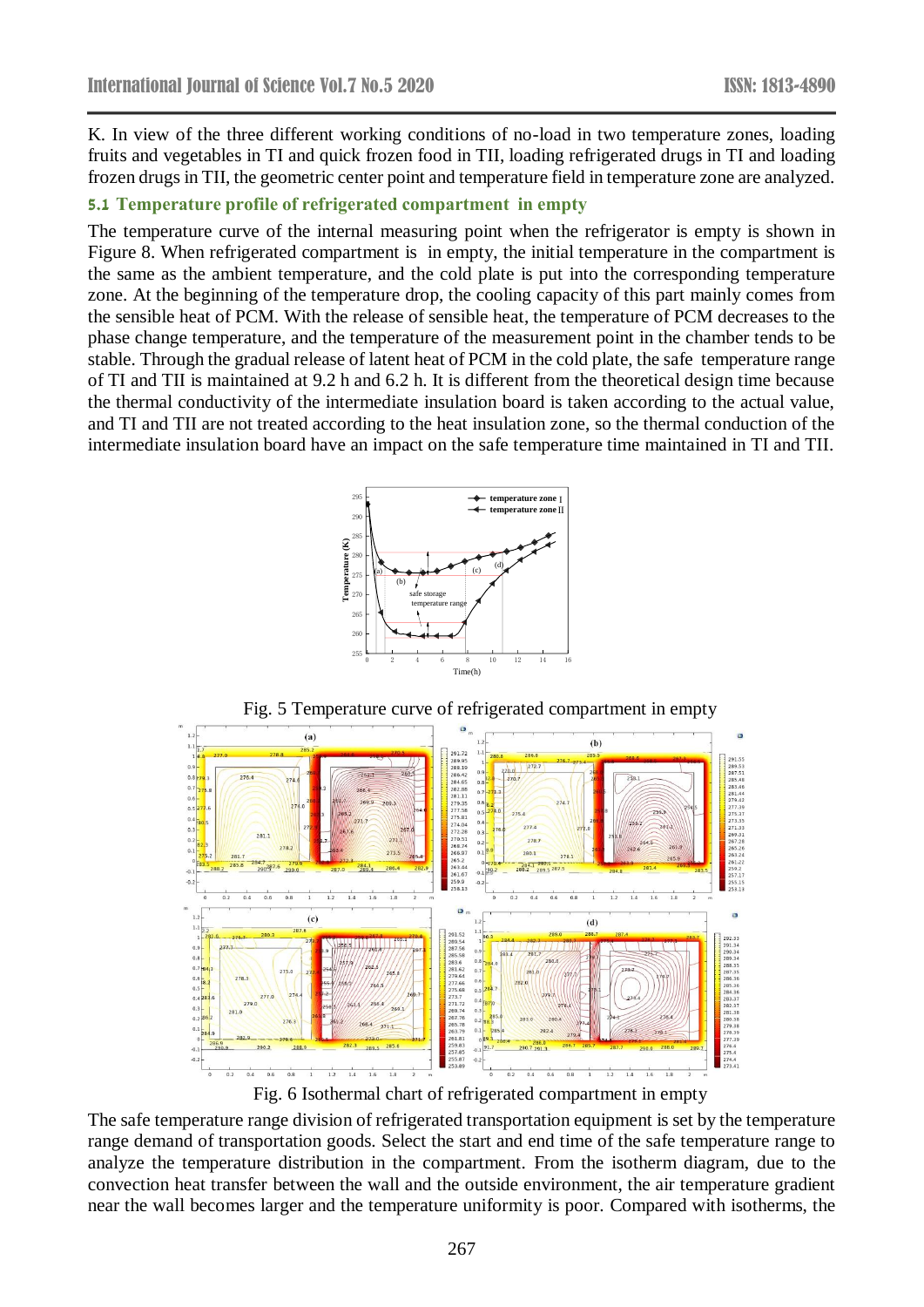temperature distribution in the compartment presents an inverted "U" shaped wave like diffusion from the bottom to the top, which also conforms to the actual situation of the arrangement of the cold storage unit above. Under the action of gravity, the cold air delivered by the cold plate diffuses and decays to the lower part of the compartment, resulting in the low intensity of convection heat transfer at the bottom of the compartment. The cooling range in this area is correspondingly small, and the uneven distribution of the temperature field intensifies, which will pose a threat to the quality and safety of the goods.

#### **5.2 Temperature profile of refrigerated compartment with filled**

When the goods are out of the cold storage, they are precooled to the corresponding safe temperature range. When the refrigerated compartment with filled, the two working conditions are simulated respectively for TI for loading fruits and vegetables and TII for loading quick frozen food, and TI for loading refrigerated drugs and TII for loading frozen drugs. The difference between the two working conditions is whether there is respiratory heat in the goods. Two physical models are built, one is to add internal heat source. Because the heat transfer in fruit is mainly driven by temperature gradient, and the convection term is zero, the respiratory heat is simplified as a linear source; Another ignored the respiratory heat as the contrast, the other conditions remained the same. Under the same time scale, the temperature distribution of the two models and the temperature change of the cargo were compared.





Fig. 7 Temperature curve of refrigerated compartment with filled

Fig. 8 Contrast diagram of temperature distribution in different working conditions of refrigerated compartment

Compared with the temperature curve of the temperature zones, the time difference of TI in the safe temperature range is 82 min. In the model, respiratory heat is modeled as a linear source, and the increment of respiratory heat is a power function with the increase of temperature. It can be seen from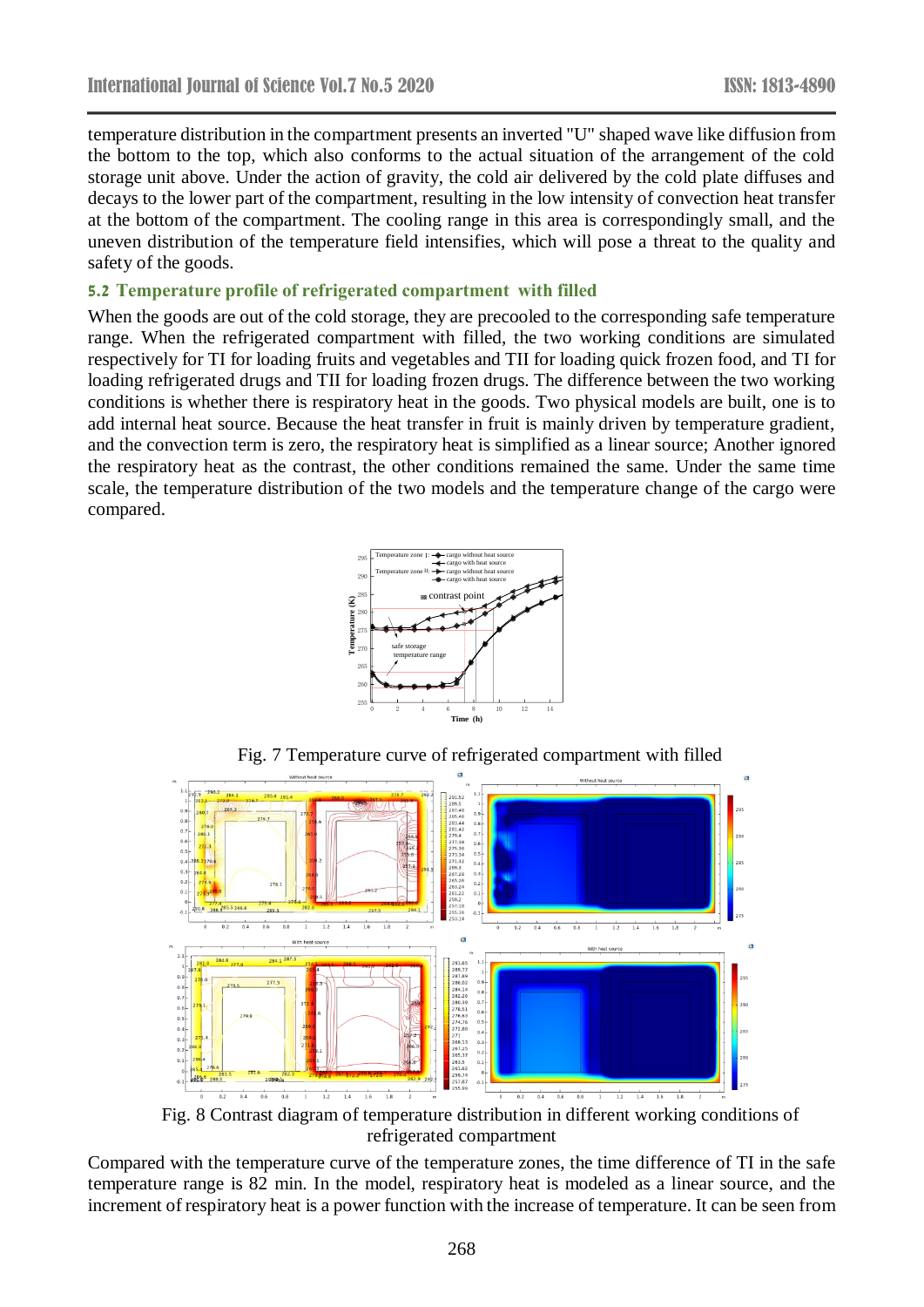the temperature nephogram that their temperature distribution characteristics are roughly the same. When there is inner heat sources in the refrigerated compartment, the heat transfer resistance is high, and the gradient change is not as obvious as that without heat sources. Therefore, in order to improve the simulation accuracy of the cold storage compartment, the inner heat sources should not be ignored. Because there is a insulation board in the middle of the two temperature zones, the inner heat sources in TI has little influence on the cargo temperature in TII, and the temperature distribution of TII is relatively consistent.

# **6. Conclusions**

(1) Two kinds of PCMs were prepared for cold chain logistics, and thermal properties and thermal stability were studied. The phase transition temperature and latent heat of LA-OA and HCOONa  $\cdot$  2H<sub>2</sub>O were 2.34 °C and - 15.6 °C, 231.7 J $\cdot$  g<sup>-1</sup> and 276.1 J $\cdot$  g<sup>-1</sup>. The prepared PCMs featured superior phase change temperature and latent heat, thermal stability and high thermal conductivity for thermal energy storage in cold chain logistics.

(2) The storage type multi-temperature refrigerated compartment with an external dimension of 2000  $\times$  1200  $\times$  1200 mm was designed. A polyurethane board with a thickness of 15 mm and a vacuum insulation board with a thickness of 10 mm were used as the thermal insulation materials. The cooling load of the refrigerator compartment was calculated considering the convection heat transfer, thermal conduction and respiration heat. The usage of PCMs was 7.42 kg and 6.7 kg respectively.

(3) According to the theoretical design of refrigerated compartment, the mathematical model was simplified, and the three-dimensional unsteady model was established. The temperature field in the compartment was simulated. When the refrigerated compartment was in empty, the safe temperature range of TI and TII was maintained at 9.2 h and 6.2 h. There is a difference between the experimental value and the theoretical value because of the thermal conductivity of the intermediate insulation board. Compared with the two physical models, the effect of respiration heat on the temperature distribution was analyzed. In order to improve the simulation accuracy of the cold storage compartment, the internal heat source should not be ignored.

# **Acknowledgements**

Thanks for these project fundings: National Key R&D Program Projects (2018YFD0401300), Shanghai Municipal Science and technology project (16040501600)

# **References**

- [1] A. Rai, S.A.Tassou. Energy demand and environmental impacts of alternative food transport refrigeration systems, Energy Procedia, vol. 123 (2017), 113-120.
- [2] H.X. Zhao, S Liu, C.Q. Tian, et al. An overview of current status of cold chain in China, International Journal of Refrigeration, vol. 88 (2018), 483-495.
- [3] S. Mercier, S. Villeneuve, M. Mondor, et al. Time-temperature management along the food cold chain: a review of recent developments, Comprehensive Review in Food Science and Food Safety, vol. 16 (2017) No. 4, 647-667.
- [4] S.J. James, C. James. The food cold-chain and climate change, Food Research International, vol. 43 (2010), 1944-1956.
- [5] J.G. Liu, J. Lundqvist, J. Weinberg, et al. Food losses and waste in China and their implication for water and land, Environmental Science&Technology, vol. 47 (2013), 10137-44.
- [6] G.X. Hong. Refrigerated trucks with great potential of cold chain transportation will become the pillar of the industry, Journal of Development & Reform, vol. 1 (2017), 37-41
- [7] N Zhang, Y.P. Yuan, X.L. Cao, et al. Latent Heat Thermal Energy Storage Systems with Solid-Liquid Phase Change Materials: A Review. Advanced Engineer Materials, vol. 20 (2018) No. 6, 1700753.